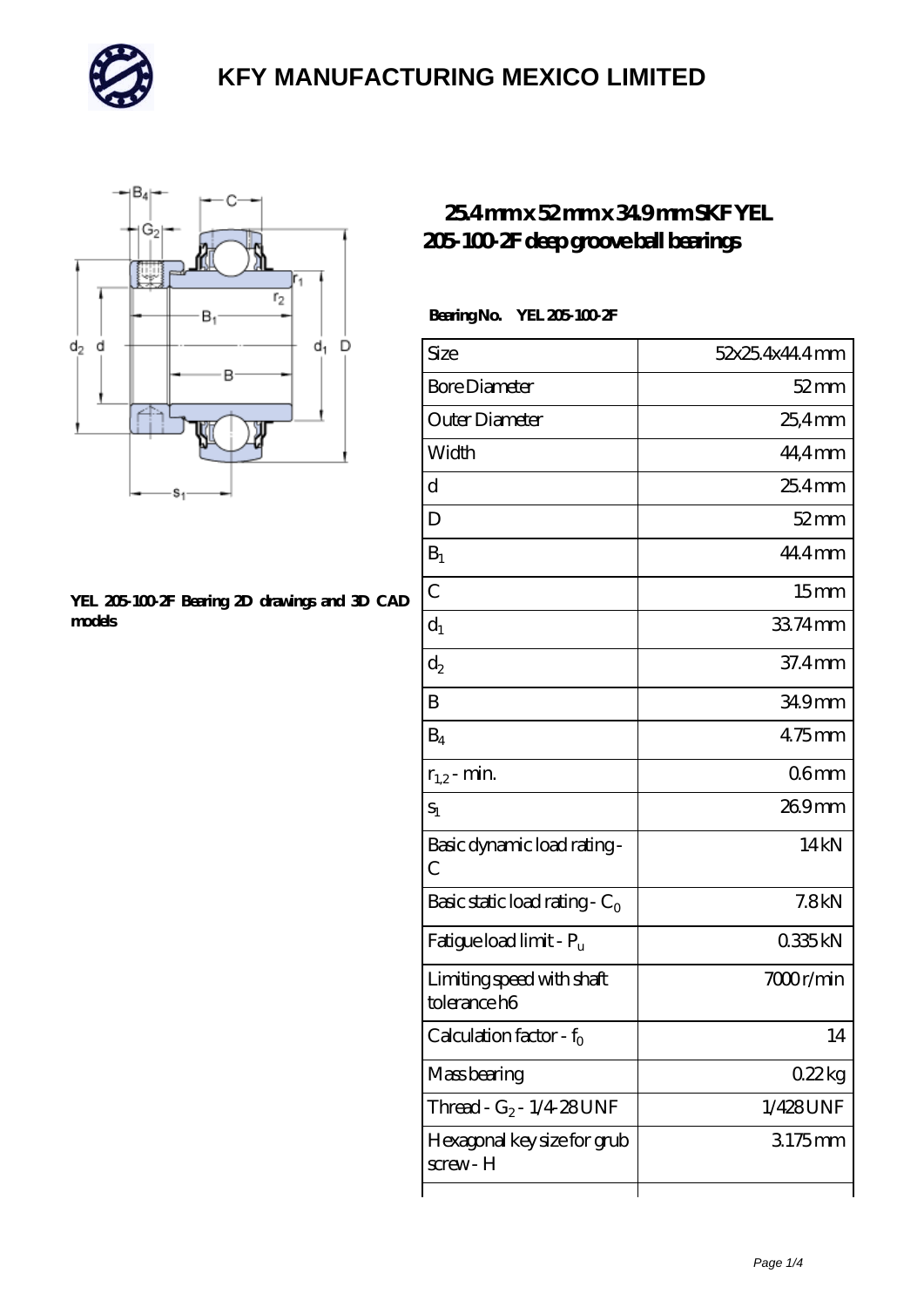

| Category                 | Insert Bearings Spherical<br>OD                                                                                                                                                                  |
|--------------------------|--------------------------------------------------------------------------------------------------------------------------------------------------------------------------------------------------|
|                          |                                                                                                                                                                                                  |
| Inventory                | 0 <sup>0</sup>                                                                                                                                                                                   |
| Manufacturer Name        | <b>SKF</b>                                                                                                                                                                                       |
| Minimum Buy Quantity     | N/A                                                                                                                                                                                              |
| Weight/Kilogram          | 0.22                                                                                                                                                                                             |
| Product Group            | M06110                                                                                                                                                                                           |
| Inner Race Profile       | Wide Inner Ring                                                                                                                                                                                  |
| Outer Race Profile       | Spherical                                                                                                                                                                                        |
| Relubricatable           | Yes                                                                                                                                                                                              |
| Seal Type                | M Seal                                                                                                                                                                                           |
| Mounting Method          | Eccentric Collar                                                                                                                                                                                 |
| Rolling Element          | <b>Ball Bearing</b>                                                                                                                                                                              |
| Snap Ring                | No                                                                                                                                                                                               |
| Long Description         | 1" Bore; Wide Inner Ring;<br>Ball Bearing, 1.748" Length<br>Thru Bore; 0591" Outer<br>Race Width; 2047' Outside<br>Diameter; Relubricatable; M<br>Seal Seal; Eccentric Collar<br>Mounting Method |
| Inch - Metric            | Inch                                                                                                                                                                                             |
| Other Features           | Single Row   Standard Duty<br>  With Set Screw   Has<br>Flinger                                                                                                                                  |
| Category                 | <b>Insert Bearings</b>                                                                                                                                                                           |
| <b>UNSPSC</b>            | 31171536                                                                                                                                                                                         |
| Harmonized Tariff Code   | 8482105000                                                                                                                                                                                       |
| Noun                     | Bearing                                                                                                                                                                                          |
| Keyword String           | Insert                                                                                                                                                                                           |
| Manufacturer URL         | http://www.skf.com                                                                                                                                                                               |
| Manufacturer Item Number | YEL 205-100-2F                                                                                                                                                                                   |
| Weight/LBS               | 0485                                                                                                                                                                                             |
| Length Thru Bore         | 1.748 Inch   44.399<br>Millimeter                                                                                                                                                                |
|                          |                                                                                                                                                                                                  |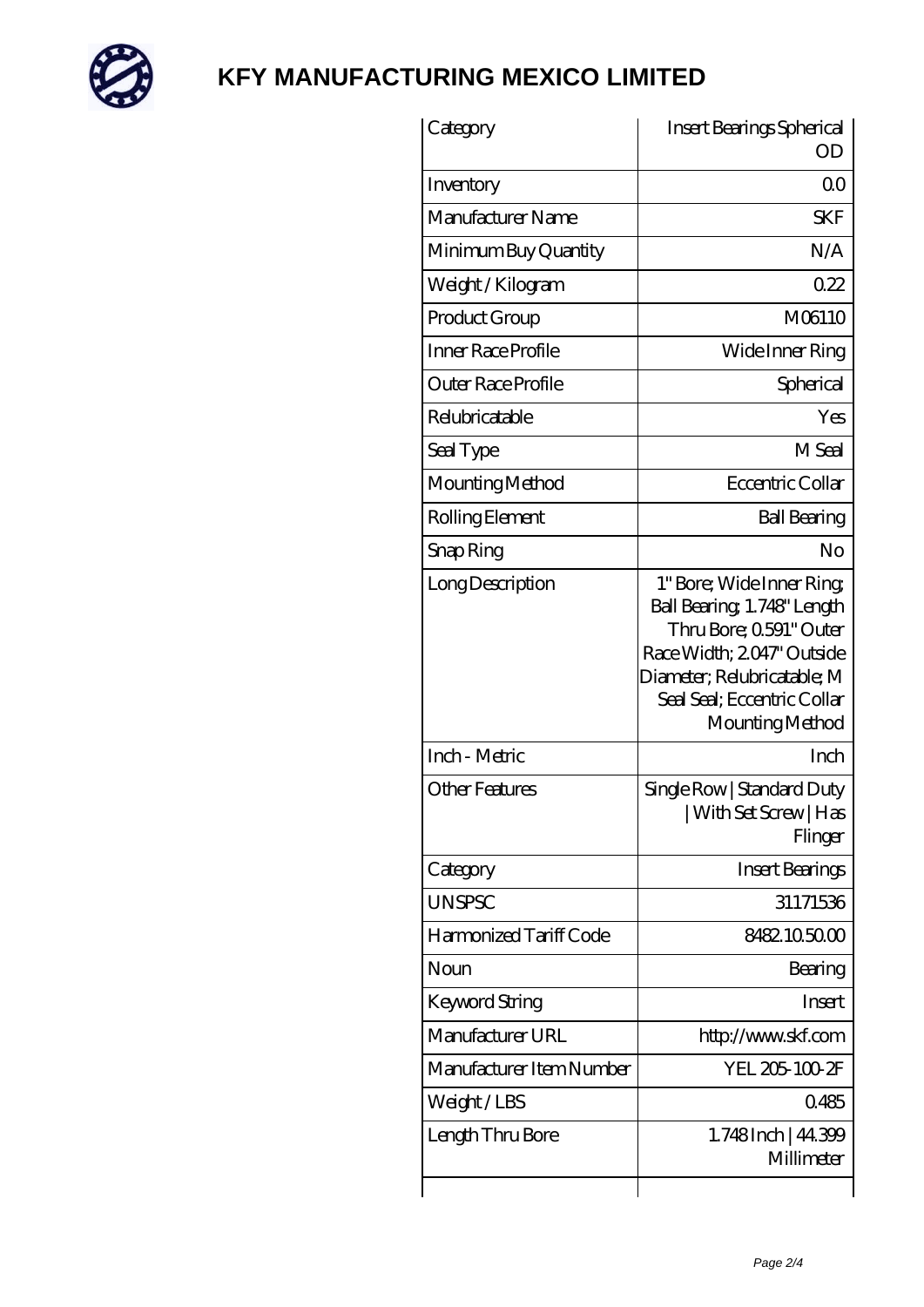

| 0.591 Inch   15.011<br>Millimeter<br>2047 Inch   51.994 |
|---------------------------------------------------------|
|                                                         |
| Millimeter                                              |
| $1.0000$ in                                             |
| 14kN                                                    |
| $52$ mm                                                 |
| 7.8 <sub>kN</sub>                                       |
| 15 <sub>mm</sub>                                        |
| Stainless Steel                                         |
| 44.4 mm                                                 |
| <b>Zinc Plated</b>                                      |
| Round                                                   |
| 7000RPM                                                 |
| Eccentric Collar                                        |
| Contact with Flinger                                    |
| $-40$ to $+210^{\circ}$ F                               |
| YEL2                                                    |
| 44.4mm                                                  |
| 33.74mm                                                 |
| 37.4mm                                                  |
| 475mm                                                   |
| 06 <sub>mm</sub>                                        |
| 269mm                                                   |
| 14kN                                                    |
| 7.8 <sub>kN</sub>                                       |
| 0335kN                                                  |
|                                                         |
| 7000r/min                                               |
| 14                                                      |
|                                                         |